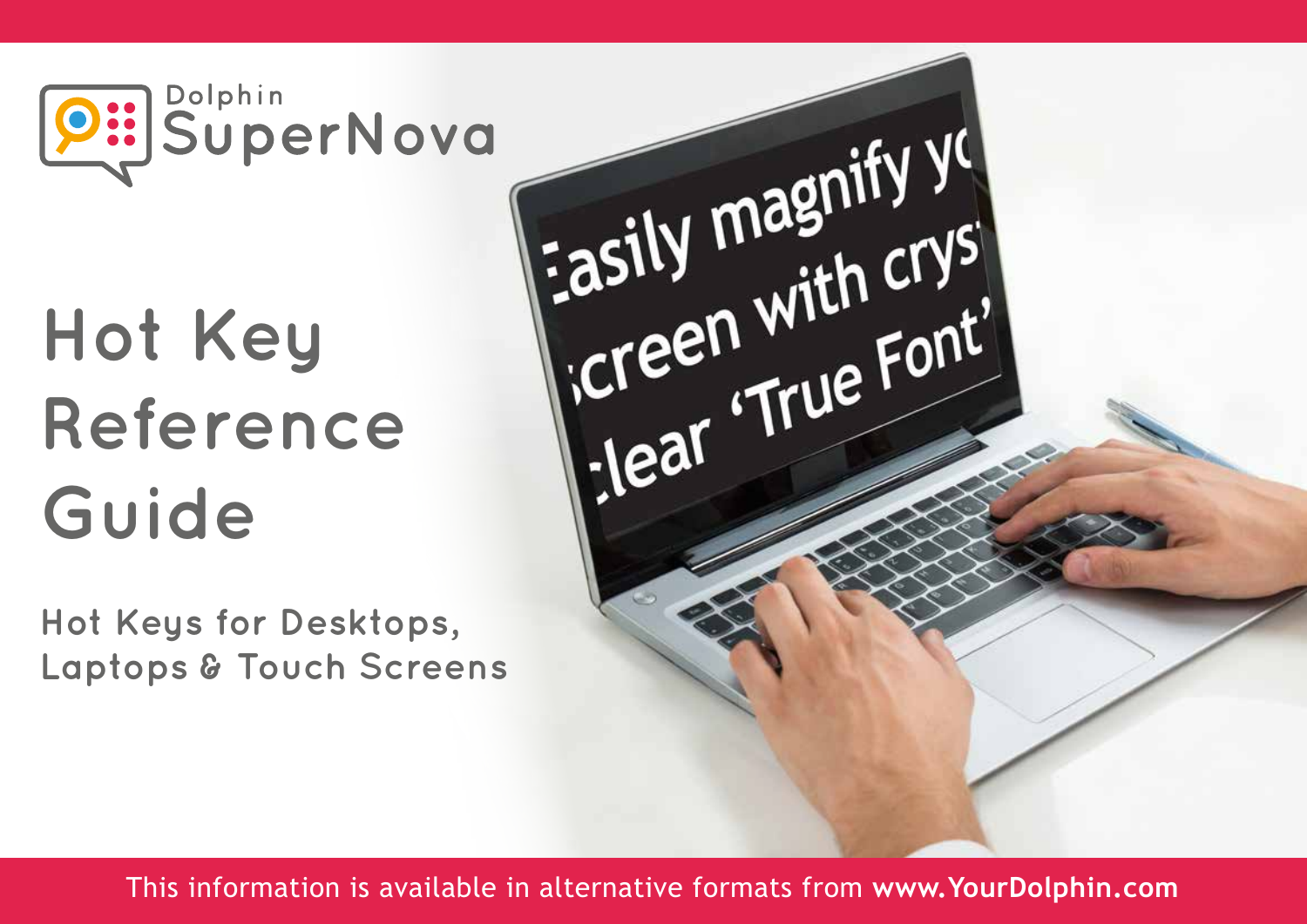#### Introduction

This booklet lists the most useful hot keys to control the three editions of Dolphin SuperNova:



Magnifier & Speech



Magnifier & Screen Reader

A list of all the hot keys for your SuperNova software can be found in the user manual. To open the manual, press F1 or click the "Help" button on the SuperNova Control Panel. To get context help and a list of available hot keys while using particular applications press CAPS LOCK + F1 from within your application.

Most users prefer the default Dolphin hot key set as the most popular Speak commands can be operated by pressing a single key. When a hot key includes "NUMPAD", this means that the key is situated on the numeric keypad, a block of keys usually on the right end of your keyboard. On a laptop the Numpad keys are usually available by holding down the FN key. Where the Numpad is unavailable or difficult to use, we recommend using the Laptop Keyboard layout. Throughout this document, Laptop hot keys that differ from the desktop are shown inside square brackets.

# **Choosing the Keyboard Layout and Hot Key Set**

While SuperNova is running, open the SuperNova Control Panel by holding LEFT CONTROL and pressing SPACEBAR. Then press ALT + G to open the "General" menu, press K to open the "Keyboard and hot keys" dialogue where you can choose: keyboard layout, keyboard language and preferred hot key set. Press OK to save any changes and close the dialogue.

## **Getting Started with SuperNova**

| <b>Starting SuperNova</b>                     |                               |
|-----------------------------------------------|-------------------------------|
| SuperNova                                     | LEFT CONTROL + LEFT SHIFT + S |
| Demo installation (if alongside full install) | LEFT CONTROL + LEFT SHIFT + D |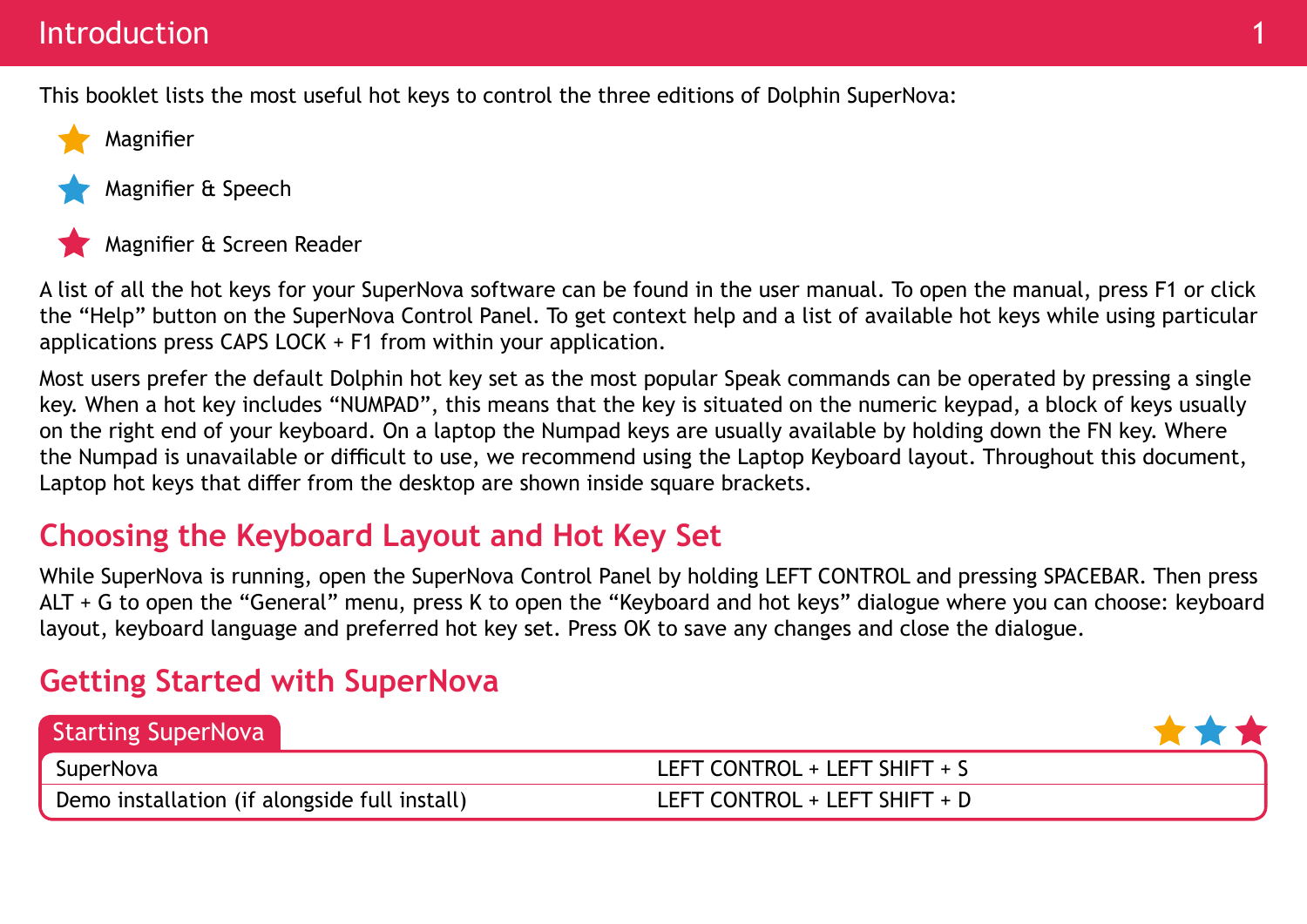#### **General**



| Open SuperNova Control Panel            | LEFT CONTROL + SPACE |                   |
|-----------------------------------------|----------------------|-------------------|
| Exit SuperNova                          | $ALT + F4$           |                   |
| Dolphin Help                            | $CAPS$ $LOCK + F1$   |                   |
| Allow next keystroke through to Windows | LEFT CONTROL + 7     | $[CAPS LOGK + 3]$ |

# **Magnifier**

| <b>Magnifier Prefences</b>                                                      |                                          |                      |
|---------------------------------------------------------------------------------|------------------------------------------|----------------------|
| Magnifier On/Off                                                                | LEFT CONTROL + NUMPAD ENTER              | $[ALT + 0]$          |
| Larger                                                                          | LEFT CONTROL + NUMPAD PLUS               | [ALT + EQUALS]       |
| Smaller                                                                         | LEFT CONTROL + NUMPAD MINUS              | [ALT + MINUS]        |
| Panning                                                                         | RIGHT CONTROL + UP/DOWN/LEFT/RIGHT ARROW |                      |
| View (Full screen/Split Screen/Fixed Window/<br>Magnifying Glass/Resizing Lens) | LEFT CONTROL + NUMPAD 7                  | $[ALT + SHIFT + M]$  |
| Color Scheme On/Off                                                             | LEFT CONTROL + NUMPAD 0                  | $[ALT + SHIFT + C]$  |
| <b>Line View</b>                                                                |                                          |                      |
| <b>Start Line View from Cursor</b>                                              | LEFT CONTROL + LEFT SHIFT + NUMPAD 2     | $[ALT + SHIFT + LI]$ |
| <b>Start/Stop Scrolling</b>                                                     | <b>SPACEBAR</b>                          |                      |
| <b>Change Scroll Speed</b>                                                      | <b>UP/DOWN ARROW</b>                     |                      |
| <b>Skip Forward/Back</b>                                                        | RIGHT/LEFT ARROW                         |                      |

| <b>Exit Line View</b>              | <b>ESCAPE</b>                          |  |
|------------------------------------|----------------------------------------|--|
| Multiple Monitors                  |                                        |  |
| <b>Switch Monitor</b>              | CAPS LOCK + MIDDLE MOUSE BUTTON        |  |
| Move applications between monitors | WINDOWS KEY + SHIFT + RIGHT/LEFT ARROW |  |

# YourDolphin.com/SuperNova 2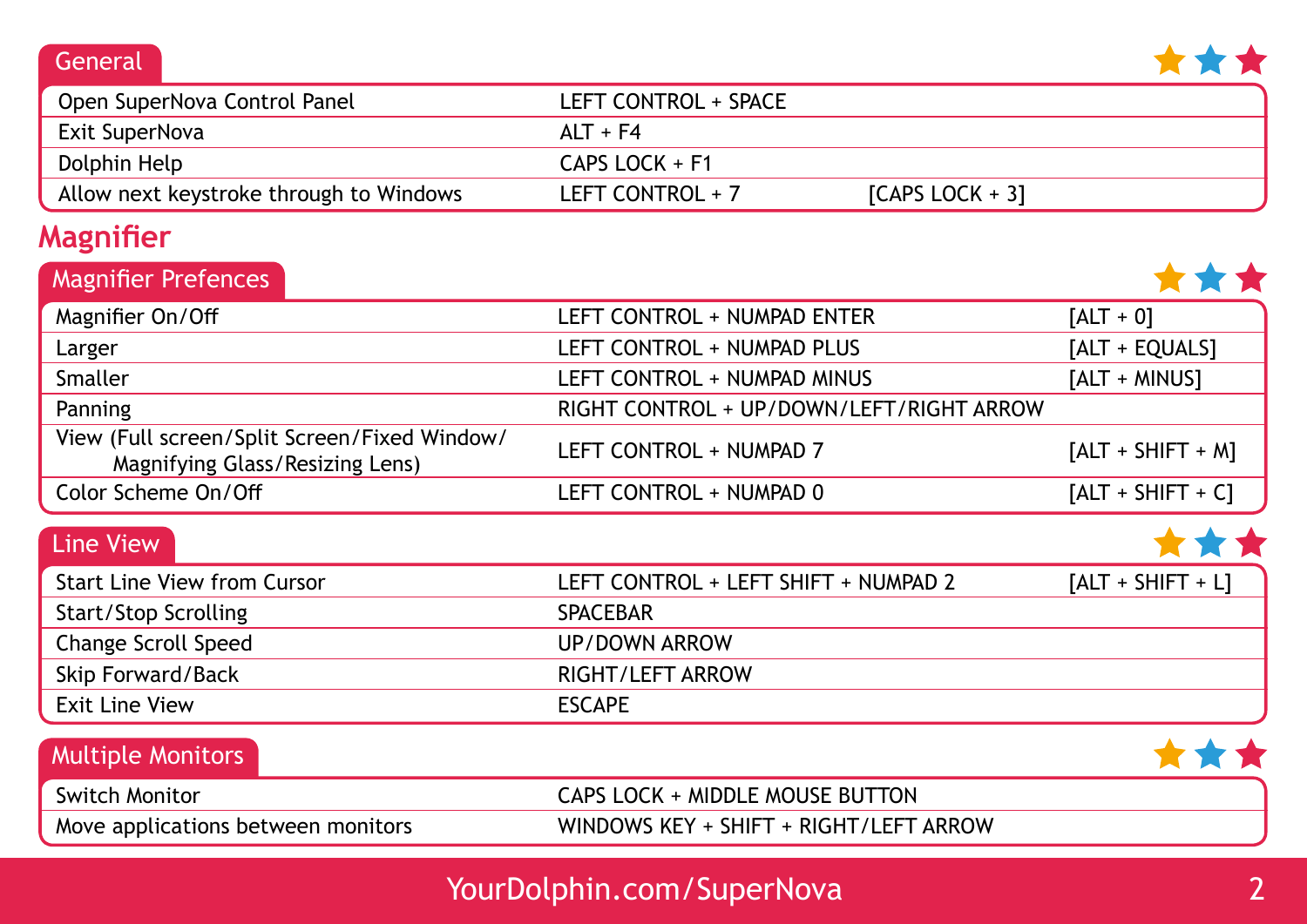| Speech                   |                       |                          |
|--------------------------|-----------------------|--------------------------|
| <b>Voice Preferences</b> |                       |                          |
| Voice On/Off             | LEFT CONTROL + 0      | $[ALT + CONTROL + 0]$    |
| Louder                   | LEFT CONTROL + EQUALS | [ALT + CONTROL + EQUALS] |
|                          |                       |                          |

| Voice On/Off     | LEFT CONTROL + 0                                 | $[ALT + CONTROL + 0]$       |
|------------------|--------------------------------------------------|-----------------------------|
| Louder           | LEFT CONTROL + EQUALS                            | [ALT + CONTROL + EQUALS]    |
| Softer           | LEFT CONTROL + MINUS                             | [ALT + CONTROL + MINUS]     |
| Faster           | LEFT CONTROL + LEFT SHIFT + EQUALS               | [ALT + CONTROL + PAGE UP]   |
| Slower           | LEFT CONTROL + LEFT SHIFT + MINUS                | [ALT + CONTROL + PAGE DOWN] |
| Next Synthesizer | LEFT CONTROL + LEFT SHIFT + RIGHT SQUARE BRACKET | [CONTROL + CAPS LOCK + S]   |
| Next Language    | LEFT CONTROL + FULLSTOP                          | [CONTROL + CAPS LOCK + L]   |
| Stop speech      | <b>LEFT CONTROL</b>                              |                             |

|           | Read Text Press these keys multiple times to spell or hear additional information. |                           |  |
|-----------|------------------------------------------------------------------------------------|---------------------------|--|
| Character | NUMPAD 4                                                                           | [CAPS LOCK + LEFT ARROW]  |  |
| Word      | NUMPAD 5                                                                           | [CAPS LOCK + RIGHT ARROW] |  |
| Line      | NUMPAD 6                                                                           | [CAPS LOCK + UP ARROW]    |  |

|                  | More Read Text Press these keys multiple times to spell or hear additional information. |                                   |
|------------------|-----------------------------------------------------------------------------------------|-----------------------------------|
| Selected text    | NUMPAD 1                                                                                | [SHIFT + CAPS LOCK + DOWN ARROW]] |
| Line to Cursor   | LEFT SHIFT + NUMPAD 1                                                                   | [CAPS LOCK + HOME]                |
| Line from Cursor | LEFT SHIFT + NUMPAD 2                                                                   | [CAPS LOCK + END]                 |

| <b>Read Documents</b>    |                         |                          |
|--------------------------|-------------------------|--------------------------|
| Read from Here           | NUMPAD PLUS             | [CAPS LOCK + DOWN ARROW] |
| Click and Read from Here | MIDDLE MOUSE BUTTON     |                          |
| Stop Read from Here      | <b>LEFT CONTROL</b>     |                          |
| Open Doc Reader Window   | CAPS LOCK + NUMPAD PLUS | $[ALT + SHIFT + D]$      |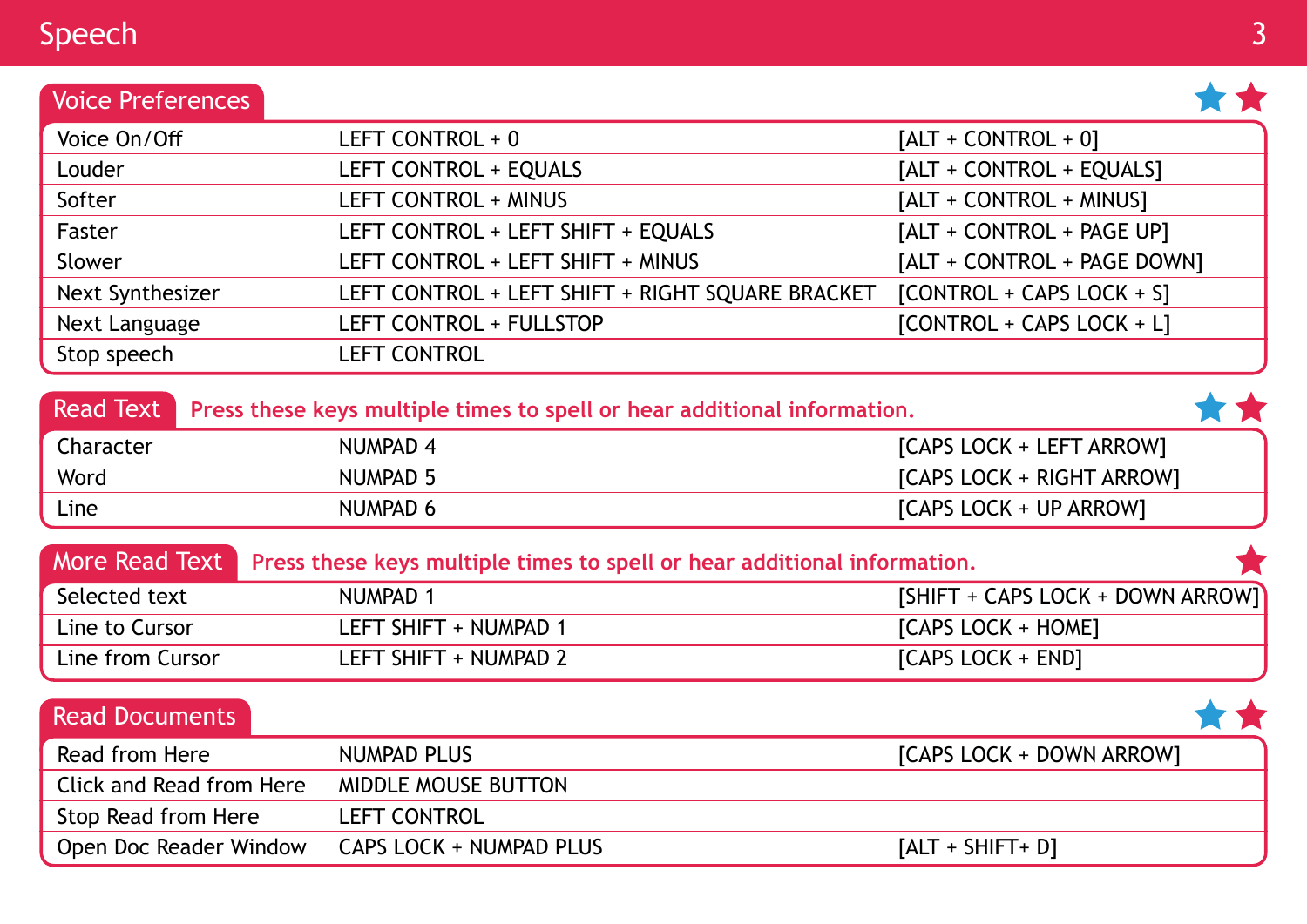#### Read Parts of Window

| <b>Entire Window</b>                 | NUMPAD 9            | $[CAPS LOGK + B]$       |
|--------------------------------------|---------------------|-------------------------|
| Focus                                | NUMPAD 0            | [CAPS LOCK + UP ARROW]  |
| Status Bar                           | NUMPAD <sub>2</sub> | [CAPS LOCK + PAGE DOWN] |
| Where am I? (Window Title and Focus) | NUMPAD <sub>7</sub> | [CAPS LOCK + PAGE UP]   |

| <b>Speak Additional</b>  |                                         |                           |
|--------------------------|-----------------------------------------|---------------------------|
| Key Describe Mode On/Off | CAPS LOCK + SLASH                       | $[CAPS LOCK + 1]$         |
| Time and Date            | LEFT CONTROL + LEFT SHIFT+ NUMPAD SLASH | $[CAPS LOGK + F12]$       |
| <b>Battery Status</b>    | LEFT CONTROL + LEFT SHIFT+ NUMPAD PLUS  | $[SHIFT + CAPS LOCK + B]$ |

| <b>Announcement Settings</b> |  |
|------------------------------|--|
|                              |  |

| When typing (Characters, Words, Both, None) CAPS LOCK + SEMICOLON | $[CAPS LOCK +2]$  |
|-------------------------------------------------------------------|-------------------|
| Speech Verbosity Level (Low, Medium, High) CAPS LOCK + EQUALS     | $[CAPS LOCK + V]$ |

## **Touch Screens**

| <b>Touch Gestures</b>                                           |                                 |
|-----------------------------------------------------------------|---------------------------------|
| Move magnifier around the screen                                | 1 finger slide in any direction |
| Speak text at your finger position (not in SuperNova Magnifier) | 1 finger press and hold         |
| Increase magnification                                          | 2 finger stretch                |
| Decrease magnification                                          | 2 finger pinch                  |
| Show/Hide SuperNova Touch Bar                                   | 3 finger single tap             |
| Magnification On/Off                                            | 3 finger double tap             |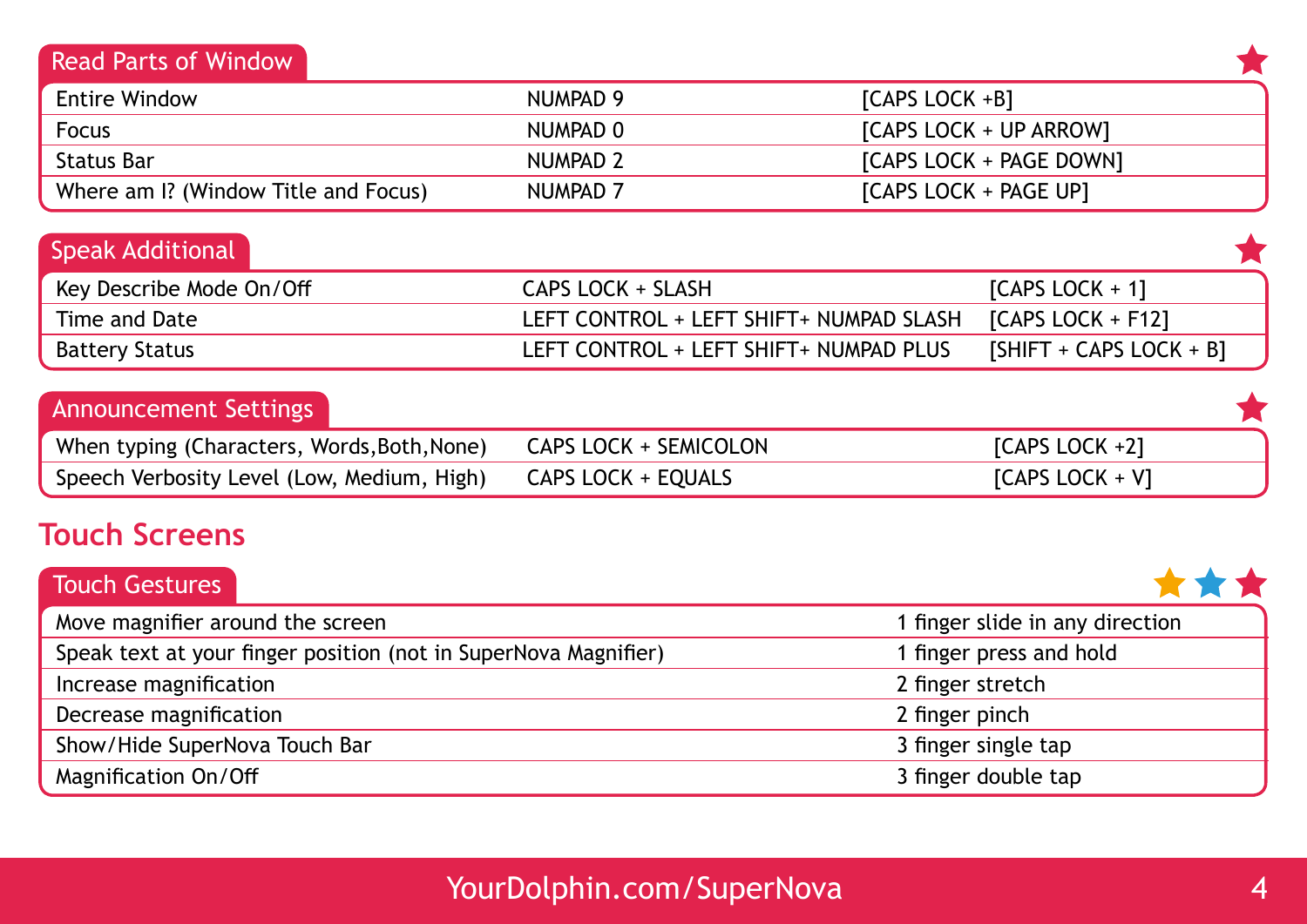#### **Dolphin Cursor 5 and 200 and 200 and 200 and 200 and 200 and 200 and 200 and 200 and 200 and 200 and 200 and 3**

Check box X

The Dolphin Cursor provides keyboard access to applications that usually require a mouse. Screen reading keys continue to be available when the Dolphin Cursor is on. Your SuperNova software switches on the Dolphin Cursor automatically in applications such as web browsers when the application cursor is restricted or unavailable. You can change this automatic behaviour from the Dolphin Control Panel in the Speech > Advanced Options dialog.

| <b>Dolphin Cursor</b>                                                                                     |                                 |                                                                                                                                              |  |  |
|-----------------------------------------------------------------------------------------------------------|---------------------------------|----------------------------------------------------------------------------------------------------------------------------------------------|--|--|
| Dolphin Cursor On/Off                                                                                     | <b>NUMPAD MINUS</b>             | [CAPS LOCK +Z]                                                                                                                               |  |  |
| Move Dolphin Cursor to Application Cursor                                                                 | <b>NUMPAD STAR</b>              | [CAPS LOCK + MINUS]                                                                                                                          |  |  |
|                                                                                                           |                                 |                                                                                                                                              |  |  |
| Navigate and Select with Dolphin Cursor                                                                   |                                 |                                                                                                                                              |  |  |
|                                                                                                           |                                 | To select text while using the Dolphin cursor, add SHIFT to the following commands. Then press CONTROL + C to copy to the Windows Clipboard. |  |  |
| Next/Previous Character or Line                                                                           | <b>ARROW KEYS</b>               |                                                                                                                                              |  |  |
| Next/Previous Word                                                                                        | LEFT CONTROL + RIGHT/LEFT ARROW |                                                                                                                                              |  |  |
| Start/End of Line                                                                                         | HOME/END                        |                                                                                                                                              |  |  |
| Start/End of Document or Window                                                                           | LEFT CONTROL + HOME/END         |                                                                                                                                              |  |  |
| Next/Previous Object including Links and Controls TAB/SHIFT + TAB                                         |                                 |                                                                                                                                              |  |  |
| <b>Next/Previous Window</b>                                                                               |                                 | LEFT CONTROL + TAB/LEFT CONTROL + LEFT SHIFT + TAB                                                                                           |  |  |
| Move by Cell within a Table                                                                               |                                 | CAPS LOCK + ARROW KEYS [ALT + CONTROL +ARROWS]                                                                                               |  |  |
|                                                                                                           |                                 |                                                                                                                                              |  |  |
| Dolphin Cursor Quick Navigation Keys                                                                      |                                 |                                                                                                                                              |  |  |
| When browsing web pages, use these keys to move to the next item, add SHIFT to move to the previous item. |                                 |                                                                                                                                              |  |  |
| <b>ARIA Landmark</b><br><b>Heading</b><br>$\cdot$                                                         | H                               | Specific Heading Level 1-6                                                                                                                   |  |  |
| P<br><b>Table</b><br>Paragraph                                                                            | Link                            | Κ                                                                                                                                            |  |  |

Edit Area **E** Button B Radio Control R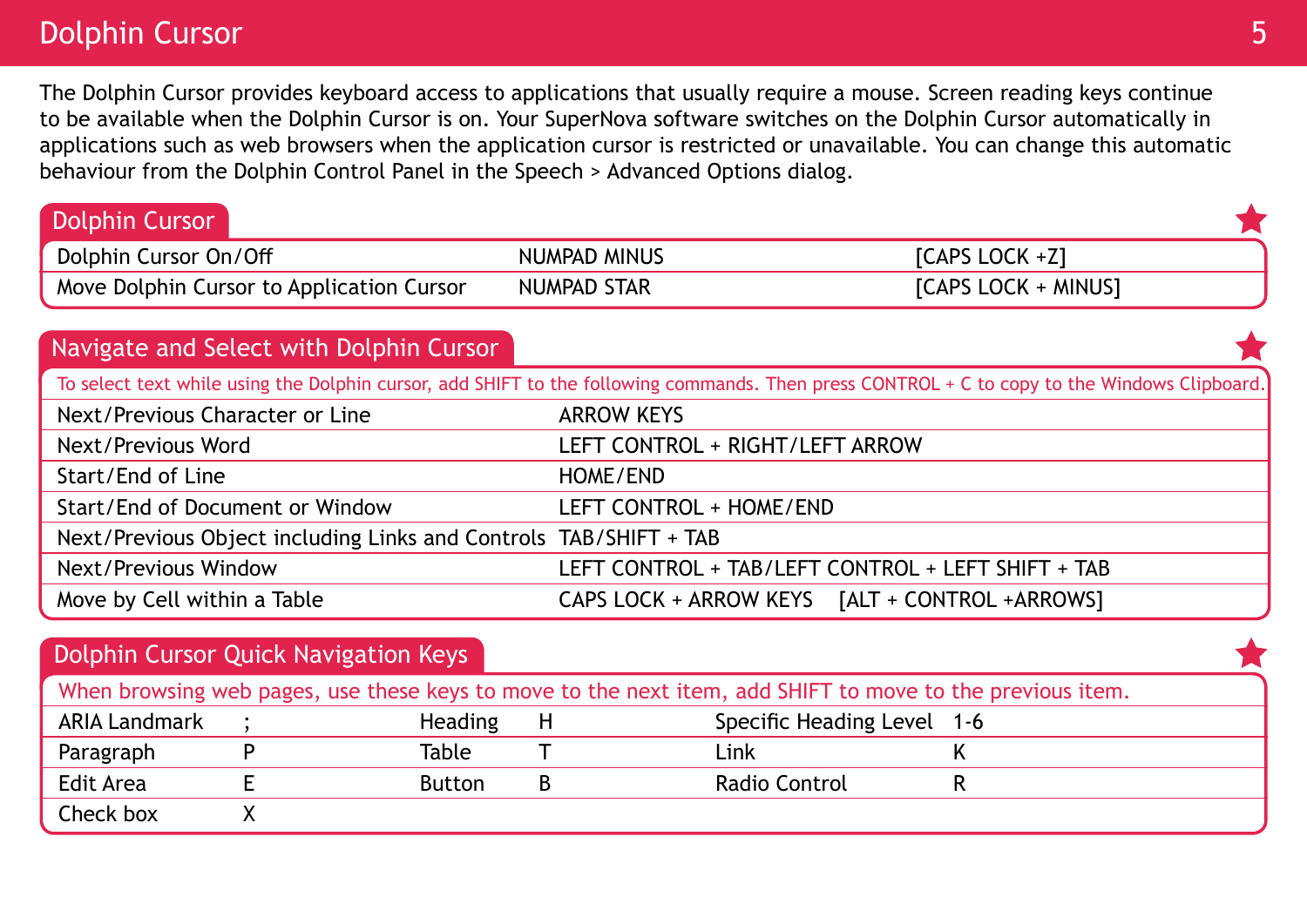More Quick Navigation Keys are also available to help you get around the web pages and work in other applications. Press CAPS LOCK + F1 while in the application to view a full list of available hot keys.

| Dolphin Cursor Mouse Control            |                                    |                             |  |
|-----------------------------------------|------------------------------------|-----------------------------|--|
| Left Click the Current Link or Control  | <b>INSERT</b>                      | $[CAPS LOCK + 8]$           |  |
| Right Click the Current Link or Control | <b>DELETE</b>                      | $[CAPS LOCK + 9]$           |  |
| Move Mouse Pointer to Dolphin Cursor    | <b>RIGHT CONTROL + DELETE</b>      | [CAPS LOCK + EQUALS]        |  |
| Drag with Left Mouse Button             | <b>RIGHT CONTROL + HOME</b>        | [CONTROL + CAPS LOCK + 8]   |  |
| Drag with Right Mouse Button            | RIGHT CONTROL + RIGHT SHIFT + HOME | $[CONTROL + CAPS LOCK + 9]$ |  |
| <b>Drop</b>                             | <b>RIGHT CONTROL + END</b>         | [CONTROL + CAPS LOCK + 7]   |  |

| Item Finder                                                                           |                                 |                           |  |  |
|---------------------------------------------------------------------------------------|---------------------------------|---------------------------|--|--|
| NOTE: Some lists are only available in selected Office applications and web browsers. |                                 |                           |  |  |
| Open Item Finder                                                                      | CAPS LOCK + TAB                 |                           |  |  |
| <b>Headings</b>                                                                       | CAPS LOCK $+2$                  | $[CAPS LOCK + F6]$        |  |  |
| Links                                                                                 | CAPS LOCK + 1                   | [CAPS LOCK + F7]          |  |  |
| System Tray Icons                                                                     | CAPS LOCK $+0$                  | [CAPS LOCK + $F11$ ]      |  |  |
| <b>Braille</b>                                                                        |                                 |                           |  |  |
| Braille On/Off                                                                        | LEFT CONTROL + LEFT SHIFT + 0   | [CONTROL + CAPS LOCK +0]  |  |  |
| <b>Braille Verbosity</b>                                                              | LEFT SHIFT + CAPS LOCK + EQUALS | [CONTROL + CAPS LOCK + V] |  |  |

Braille commands are assigned to buttons on your Braille display subject to make and model. Use Key Describe Mode to discover the button functions for your particular Braille display.